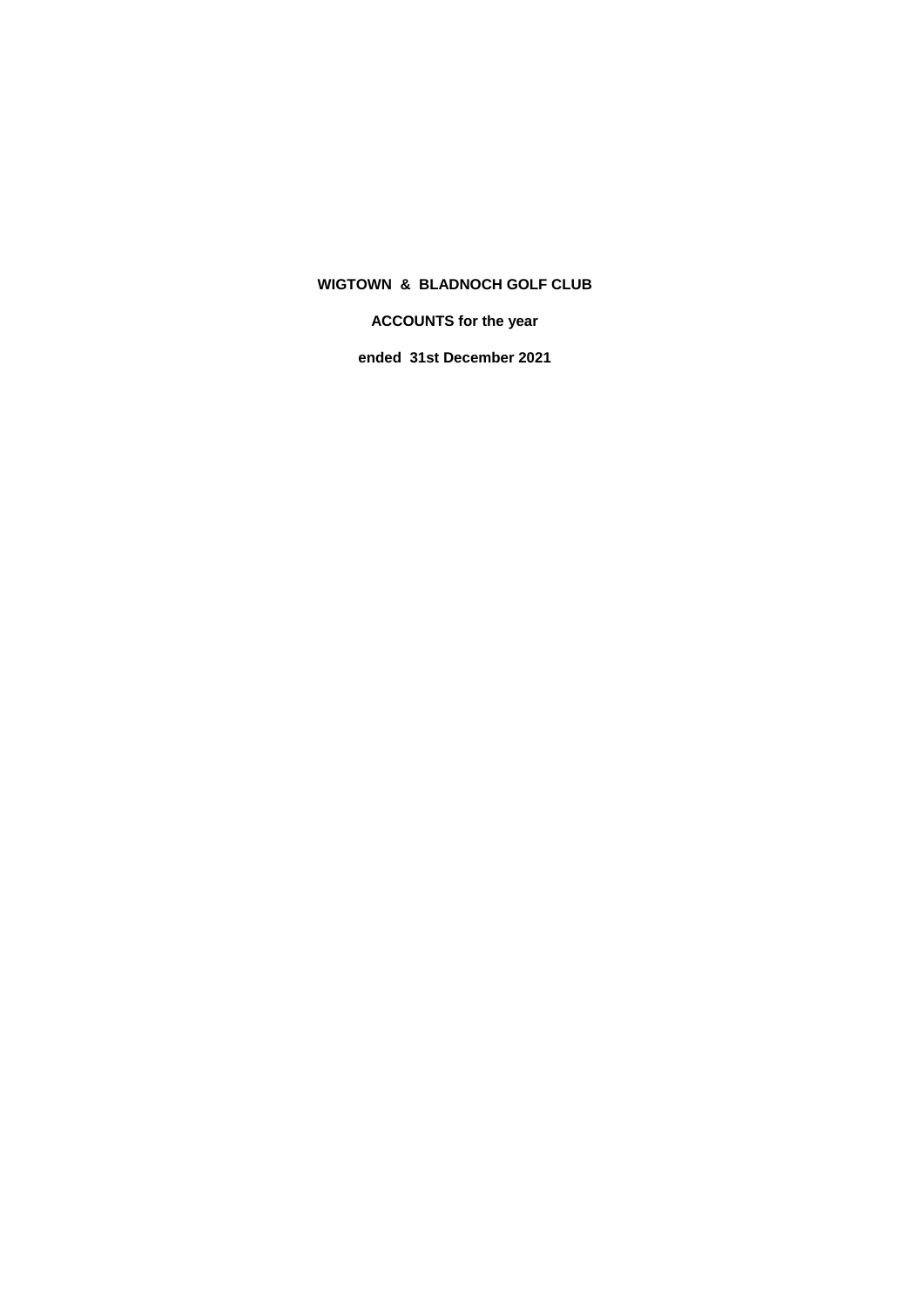# **Profit & loss Account for the year ended 31 December 2020**

|                                            | 2021      | 2021   | 2020   | 2020   |
|--------------------------------------------|-----------|--------|--------|--------|
|                                            | £         | £      | £      | £      |
| Fees                                       |           |        |        |        |
| Fees - Members                             | 17,735    |        | 16,861 |        |
| Fees - Visitors                            | 7,138     |        | 1,765  |        |
|                                            |           | 24873  |        | 18,625 |
| <b>Bar</b>                                 |           |        |        |        |
| Sales                                      | 4,779     |        | 1,746  |        |
| <b>Cost of Sales</b>                       |           |        |        |        |
| <b>Opening Stock</b>                       | 1,383     |        | 1,500  |        |
| Purchases                                  | 2,687     |        | 1,584  |        |
|                                            | 4,070     |        | 3,084  |        |
| Less: Closing Stock                        | $-1,267$  |        | 1,383  |        |
| <b>Bar Profit</b><br>58.65%                | 2,803     | 1,976  |        | 45     |
| <b>Other Income</b>                        |           |        |        |        |
| Wayleave                                   | 1         |        |        |        |
| Donations                                  | 1,150     |        | 2,768  |        |
| Sponsors                                   | 2,335     |        |        |        |
| <b>Fund Raising</b>                        | 1,254     |        | 1,129  |        |
| <b>Competition Surplus</b>                 | 3,372     |        | 481    |        |
| Foundation Scotland /Kilgallioch Wind Farm | 10,000.00 |        | 10,000 |        |
| Covid related Income - JRS                 | 2,976.68  |        | 11,440 |        |
| <b>Scottish Golf Covid</b>                 |           |        | 3,675  |        |
| Youth work                                 | 4,560.00  |        |        |        |
| Legacies                                   |           |        | 1,500  |        |
| <b>Total Other Income</b>                  |           | 25,649 |        | 30,993 |
|                                            |           | 52,498 |        | 49,663 |
| <b>Expenses</b>                            |           |        |        |        |
| Rates                                      | 1,037     |        | 532    |        |
| Heat & Light                               | 928       |        | 545    |        |
| Insurance                                  | 2,051     |        | 1,726  |        |
| Course Upkeep                              | 4,315     |        | 4,749  |        |
| Clubhouse Upkeep                           | 421       |        | 570    |        |
| <b>Salaries</b>                            | 23,168    |        | 18,226 |        |
| Telephone                                  | 496       |        | 430    |        |
| Licences                                   | 794       |        | 649    |        |
| Postage, Stationery & Advertising          | 355       |        | 956    |        |
| Subscriptions                              | 1,066     |        | 574    |        |
| Prizes                                     | 3,347     |        | 186    |        |
| <b>General Expenses</b>                    | 538       |        | 512    |        |
| Machinery / New Rough Mower                | 12,058    |        | 12,000 |        |
|                                            |           |        |        |        |
|                                            |           | 50,573 |        | 41,655 |
| <b>Net (Deficit)/Surplus</b>               |           | £1,925 |        | £8,008 |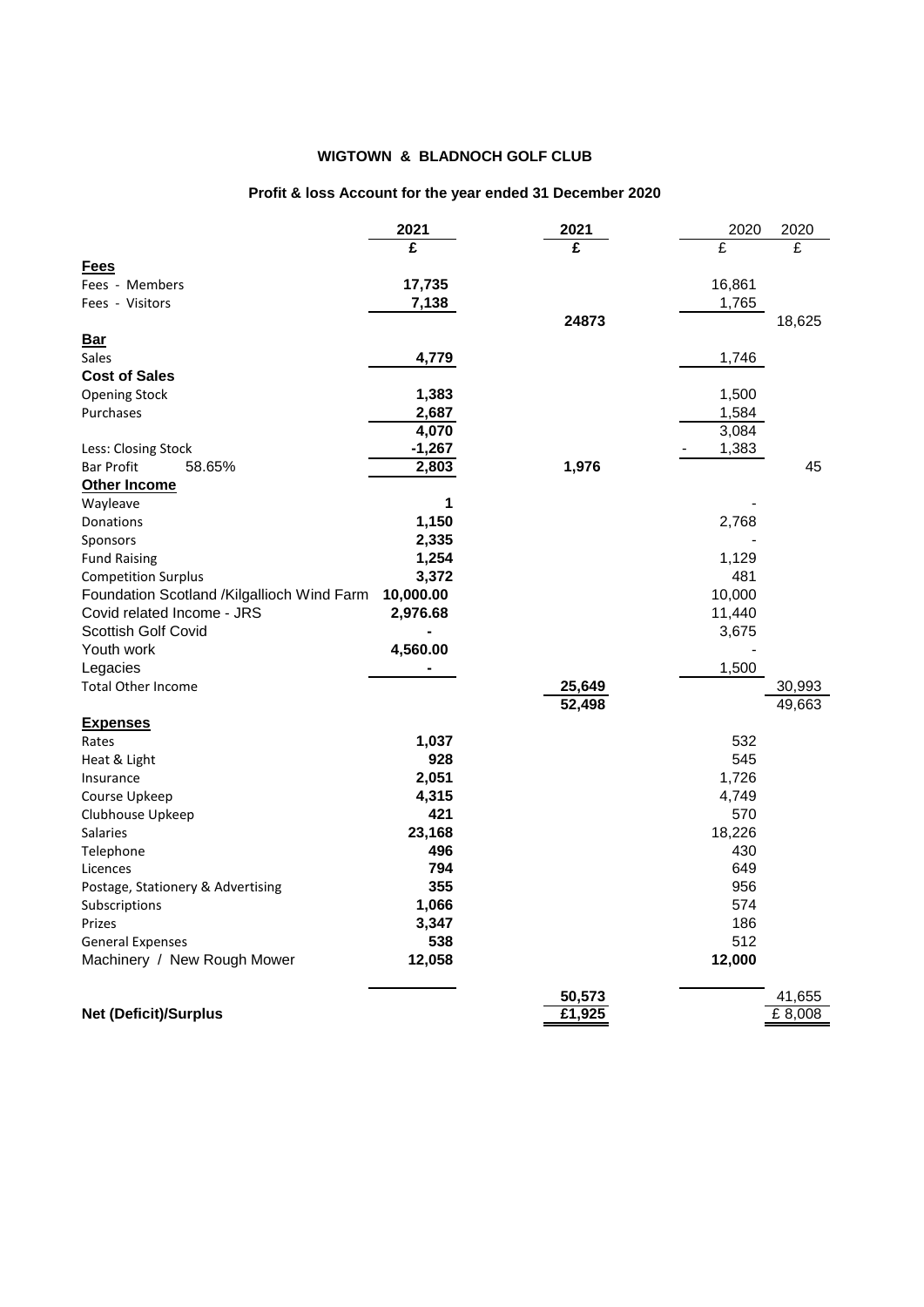#### **Balance Sheet - 31 December 2021**

|                                | <b>Note</b> | 2021   | 2021      | 2020    | 2020      |
|--------------------------------|-------------|--------|-----------|---------|-----------|
|                                |             | £      | £         | £       | £         |
| <b>Fixed Assets</b>            | 1           |        | 115,374   |         | 116,199   |
| <b>Current Assets</b>          |             |        |           |         |           |
| <b>Stock</b>                   |             | 2,267  |           | 2,383   |           |
| Cash at Bank & in hand         |             | 17,919 |           | 15,687  |           |
|                                |             | 20,186 |           | 18,070  |           |
| <b>Current Liabilities</b>     |             |        |           |         |           |
| <b>Creditors and Accruals</b>  |             | 1,004  |           | 814     |           |
| <b>Net Current Assets</b>      |             |        | 19,181    |         | 17,256    |
|                                |             |        |           |         |           |
|                                |             |        | £ 134,555 |         | £ 133,455 |
| Financed by:                   |             |        |           |         |           |
| <b>Private Loans</b>           |             |        |           |         |           |
| <b>Ladies Section</b>          |             | 500    |           | 500     |           |
| Belhaven                       |             | 1193   | 1693      | 1193    | 1693      |
| <b>Members Capital Account</b> |             |        |           |         |           |
| At 31st December 2020          |             | ###### |           | 124,666 |           |
| Surplus/(Deficit) for the year |             | 1,925  |           | 8,008   |           |
|                                |             | ###### |           | 132,674 |           |
| Depreciation                   |             | 825    | 132,862   | 912     | 131,762   |
|                                |             |        | £ 134,555 |         | £ 133,455 |

Prepared from the records and information supplied to me and certified to be in order.

… Captain

Helen Bark 25th January 2022

Approved by the Committee  $\lambda$  $\overline{I}$  ,  $\overline{I}$   $\overline{I}$   $\overline{I}$   $\overline{I}$   $\overline{I}$   $\overline{I}$   $\overline{I}$ 

The £10,000 received from Foundation Scotland was to be used to purchase the Machinery. The figure of £12,058 shown on the previous page, includes £2010 VAT. The surplus this year is due to receiving Job Retention Sceme Funding and the £4560 from Youth Work. This £4560 is made up of Junior & Juvenile memberships and funding to buy equipment for their coaching.